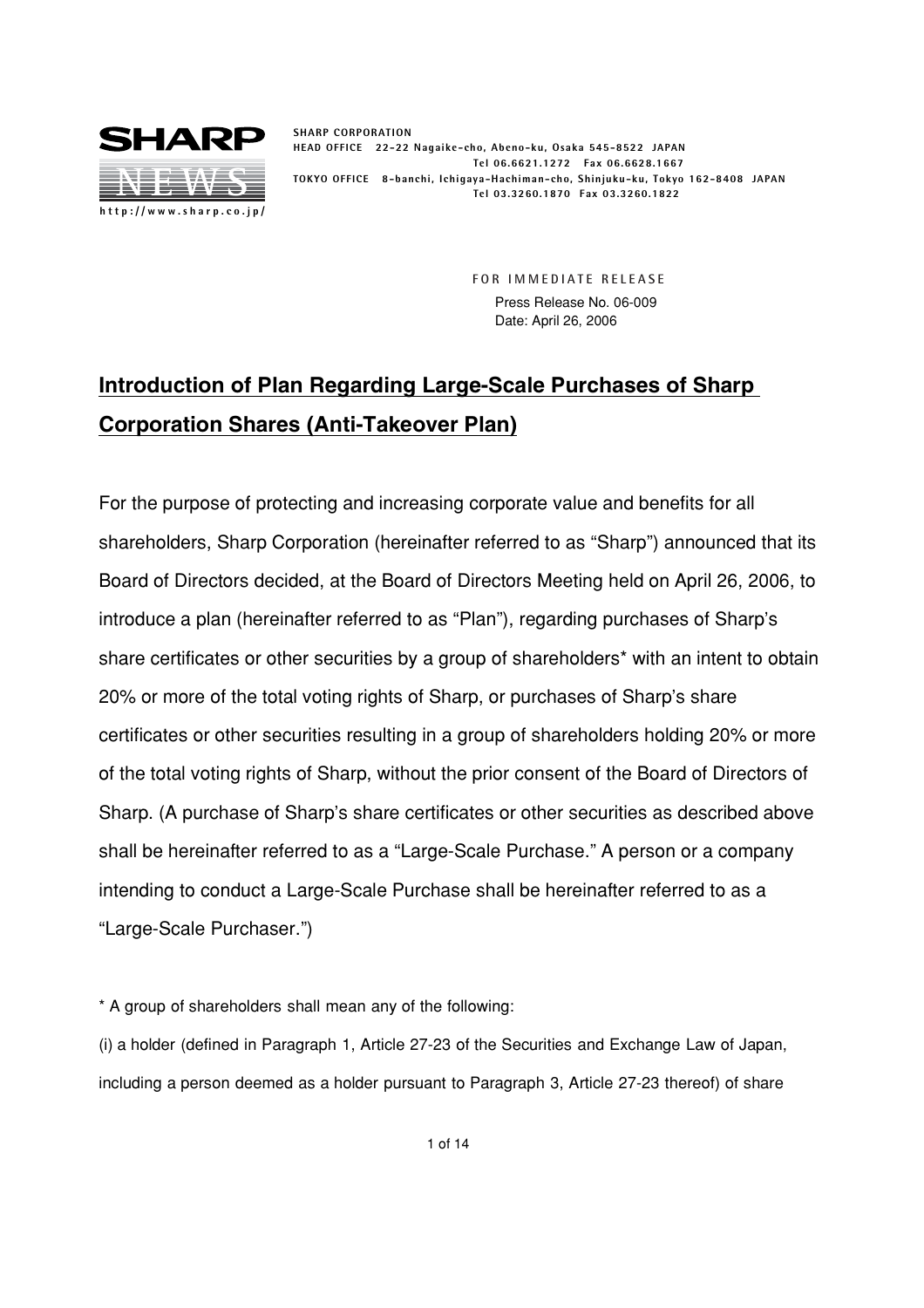certificates or other securities (defined in Paragraph 1, Article 27-23 of the Securities and Exchange Law of Japan) of Sharp, and any joint holders (defined in Paragraph 5, Article 27-23 of the Securities and Exchange Law of Japan, including a person deemed as a joint holder pursuant to Paragraph 6, Article 27-23) thereof, or

(ii) a person or a company who makes a purchase (defined in Paragraph 1, Article 27-2 of the Securities and Exchange Law of Japan, including a purchase made on a securities exchange market) of share certificates or other securities (defined in Paragraph 1, Article 27-2 of the Securities and Exchange Law of Japan) of Sharp, and any specially related parties (defined in Paragraph 7, Article 27-2 of the Securities and Exchange Law of Japan); hereinafter the same.

1. Action to Protect and Increase Corporate Value and Benefits for All shareholders The Sharp Group has endeavored to increase corporate value and contribute to society through a "Spiral Strategy," meaning the creation of highly distinctive products through the use of our original devices under our business creed of "Sincerity and Creativity."

From now on, the Sharp Group will continue to strengthen the development of original cutting-edge devices such as LCDs, our core competence. By employing these devices, we will continue creation of unique products which meet the needs of a new era. These continuing efforts will lead the Sharp Group to be a "valued one-of-a-kind-company", which we believe will result in winning an ever-intensifying global competition, as well as protecting and increasing corporate value and benefits for all shareholders.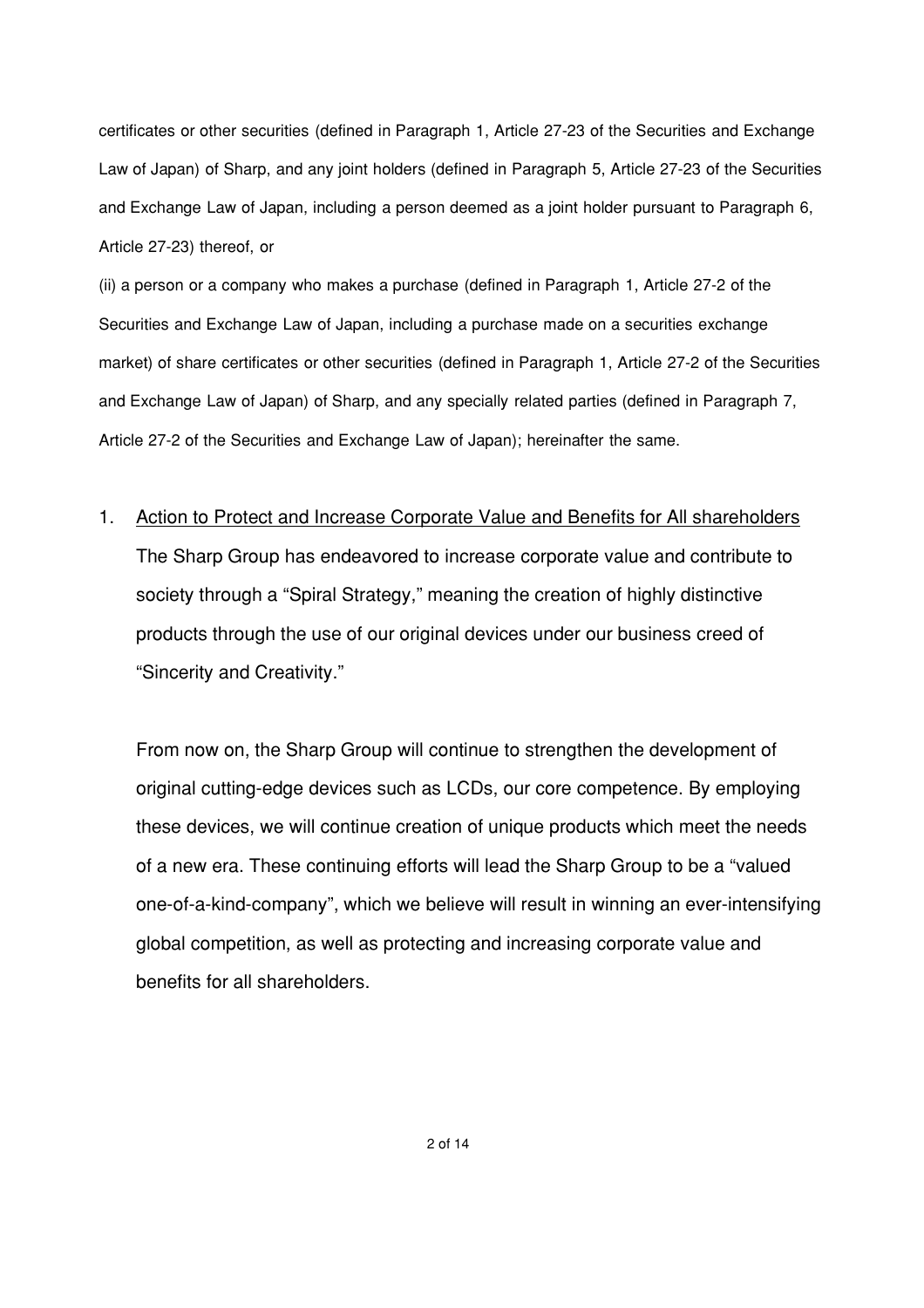The Sharp Group is giving a high priority to protecting the environment, and our target is to become an environmentally advanced company. We will work to reduce the environmental burden at all production stages in order to contribute to society, along with enhancing the business of photovoltaic power generation systems and introducing environmentally friendly products.

Sharp considers distribution of profits to the shareholders to be one of the most important management themes. Sharp increased dividends for 5 consecutive years from fiscal 2000 to 2004. Regarding the dividend at the end of the fiscal year 2005, the Board of Directors intends to propose to the Ordinary General Meeting of Shareholders an increase in a year-end dividend of 2 yen compared with an interim dividend, which is identical to last year's increase. If this proposal is approved, Sharp will have increased dividends for six consecutive years. From now on, Sharp will make our best efforts to continue a stable dividend and to implement a set of policies to return profits in accordance with performance improvements.

#### 2. The Purpose of Introducing the Plan

Recently, corporate acquisition against the wishes of the Board of Directors of target companies, known as "hostile takeovers," has taken place in view of factors such as the dissolution of cross-shareholding structures, a reformed legal system, and the transformation of corporate structure and culture.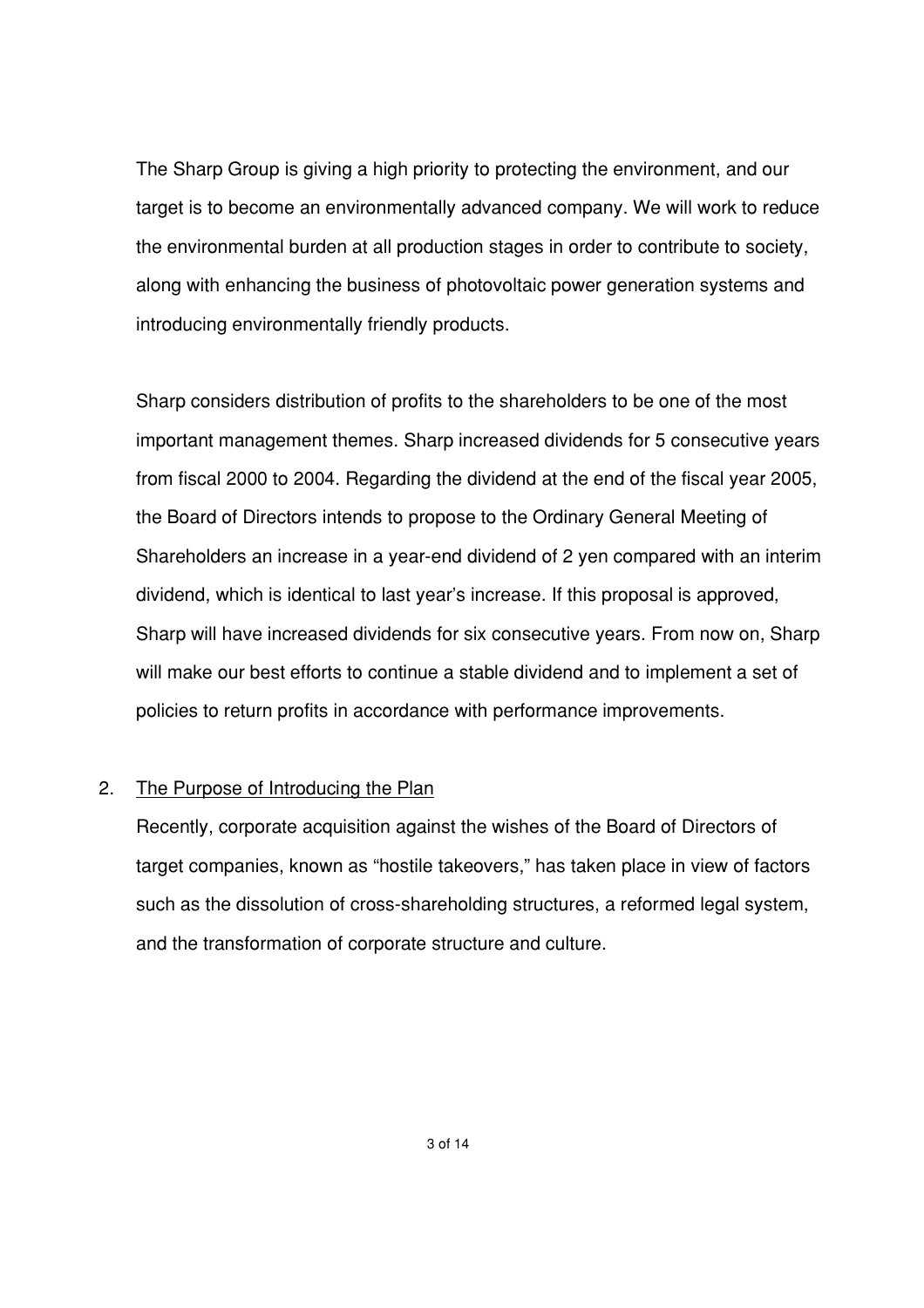The Board of Directors of Sharp will not reject all Large-Scale Purchases aimed at a takeover so long as the Large-Scale Purchase does not harm corporate value and benefits for all shareholders. Whether to permit a Large-Scale Purchase of Sharp's shares should be ultimately entrusted to the shareholders.

However, an inappropriate Large-Scale Purchase may be indicated by, but not limited to, the following:

- $\cdot$  judging from its goal, the purchase apparently harms corporate value and benefits for all shareholders;
- shareholders being coerced to participate;
- insufficient disclosure of information regarding the Large-Scale Purchase and the Large-Scale Purchaser;
- $\cdot$  the Board of Directors of the target company not being given sufficient time to investigate the Large-Scale Purchase or to provide alternatives; or,
- harming stakeholders such as customers, clients and/or employees and ultimately harming the corporate value.

What is especially essential to the Sharp Group is the ability of manufacturing operation to develop and make good use of advanced technology and manufacturing technology for protecting and increasing corporate value and benefits for all shareholders. However, several years or decades might be needed for Sharp to commercialize the results of research and development. Therefore, management action based on a medium-and long-term perspective is indispensable for us to maximize our corporate value.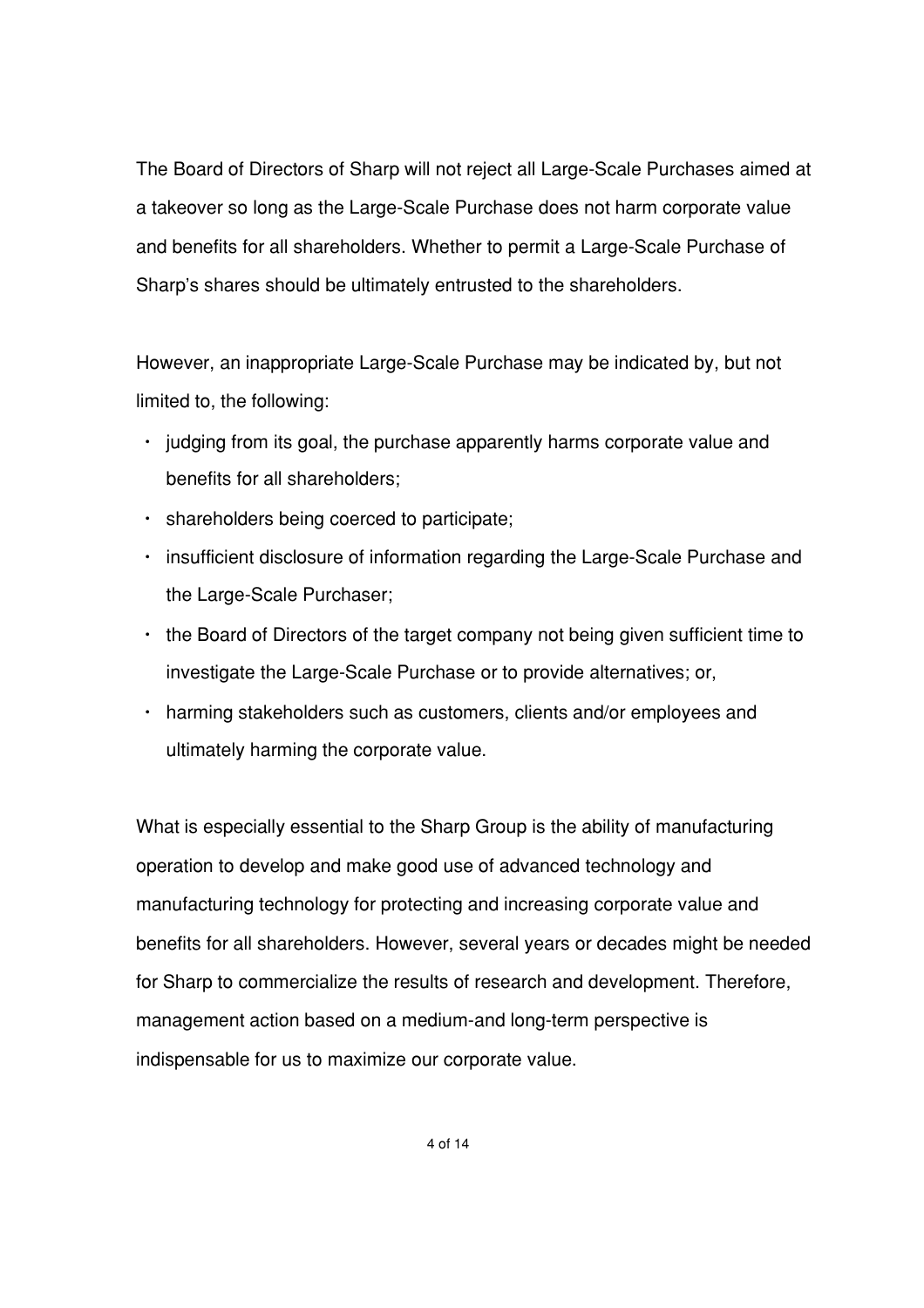Consolidated sales of the Sharp Group for fiscal 2005 increased to 2,797.1 billion yen, and its wide range of business fields includes Audio-Visual and Communication Equipment, Home Appliances, Information Equipment, LSIs, LCDs and Other Electronic Components. Most of the results of research and development and manufacturing technology know-how, which are sources of our corporate value, are confidential. Therefore, shareholders requested to sell shares by a Large-Scale Purchaser and faced with deciding whether a Large-Scale Purchase offer is reasonable may not easily evaluate our corporate value within a limited time, since shareholders need to estimate the value of the possibility of commercializing the results of research and development or know-how, and the technological synergy between devices and products.

Therefore, the Board of Directors of Sharp has introduced this Plan to prevent inappropriate Large-Scale Purchases as indicated above, and to take reasonable countermeasures if an inappropriate Large-Scale Purchase is actually conducted.

#### 3. Contents of the Plan

The Board of Directors of Sharp believes that a Large-Scale Purchase should be conducted in accordance with certain reasonable rules, to protect and increase corporate value and benefits for all shareholders. Therefore, the Board of Directors of Sharp has established rules regarding Large-Scale Purchases (hereinafter referred to as "Large-Scale Purchase Rules") and requires a Large-Scale Purchaser to follow the Large-Scale Purchase Rules. In addition, based on the advice and recommendations of a special committee (refer to Exhibit 2) composed of experienced outsiders and all outside auditors, the Board of Directors of Sharp is

5 of 14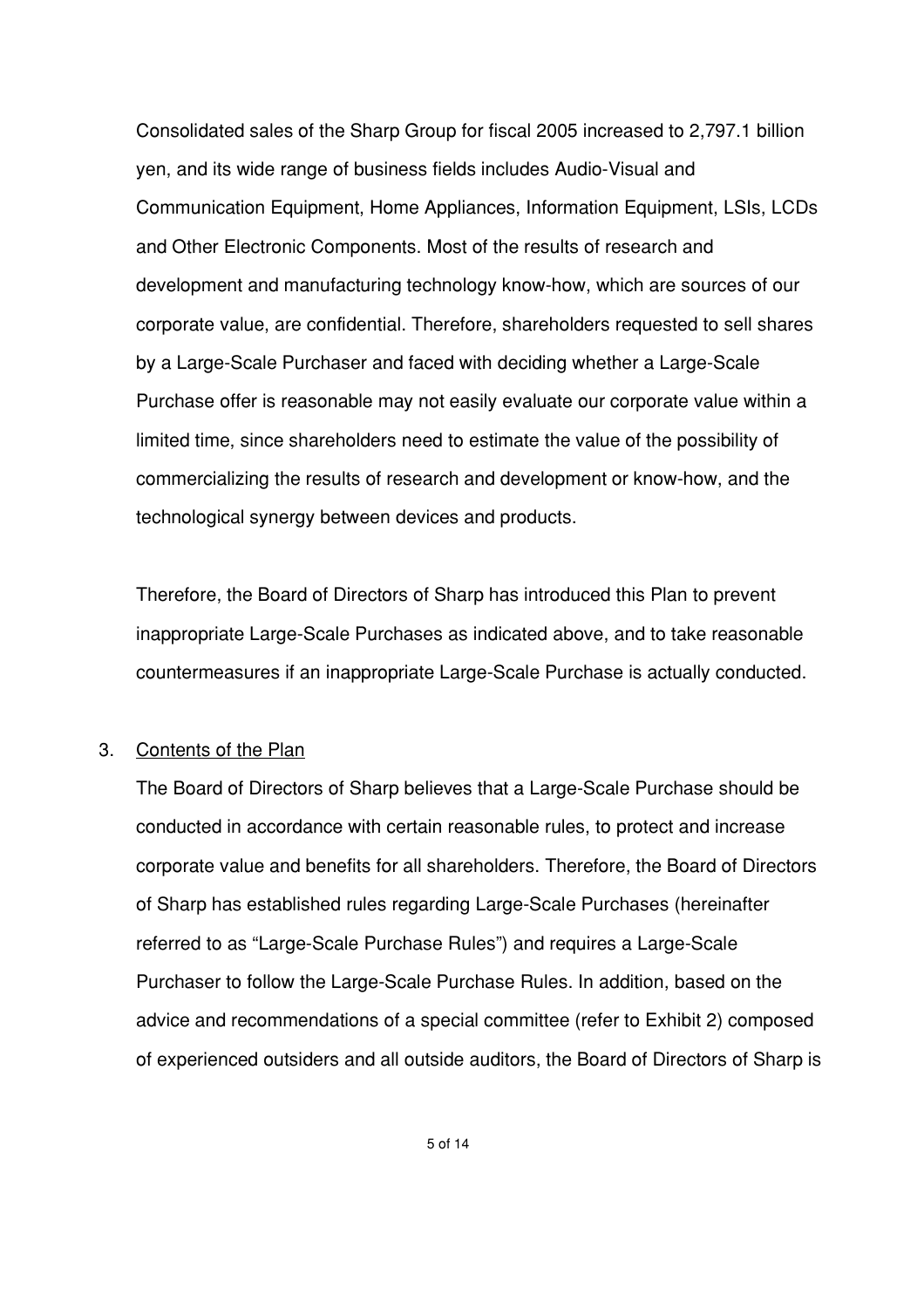planning, to take together with appropriate disclosure, reasonable measures such as the following items:

(1) Establishment of Large-Scale Purchase Rules

Large-Scale Purchase Rules require that a Large-Scale Purchaser shall provide the Board of Directors of Sharp with necessary and sufficient information in advance, and after an assessment period has passed, a Large-Scale Purchaser shall be allowed to initiate a Large-Scale Purchase. The details are prescribed as follows.

- A Large-Scale Purchaser is required to provide necessary and sufficient information (hereinafter referred to as the "Large-Scale Purchase Relevant Information") concerning the contents of the Large-Scale Purchase and the Large-Scale Purchaser. Each Large-Scale Purchase has distinctive Large-Scale Purchase Relevant Information. Therefore, when a Large-Scale Purchaser intends to initiate a Large-Scale Purchase, the Large-Scale Purchaser is required to submit to Sharp a written document (hereinafter referred to as "Letter of Declaration") that includes a declaration to comply with the Large-Scale Purchase Rules, the name and address of the Large-Scale Purchaser, applicable law under which the Large-Scale Purchaser is established or the governing law of incorporation, the name of the representative director, contact information in Japan and an outline of the Large-Scale Purchase.
- Within five (5) business days after receipt of the Letter of Declaration, Sharp will issue a list to the Large-Scale Purchaser of initially required Large-Scale Purchase Relevant Information for the Large-Scale Purchase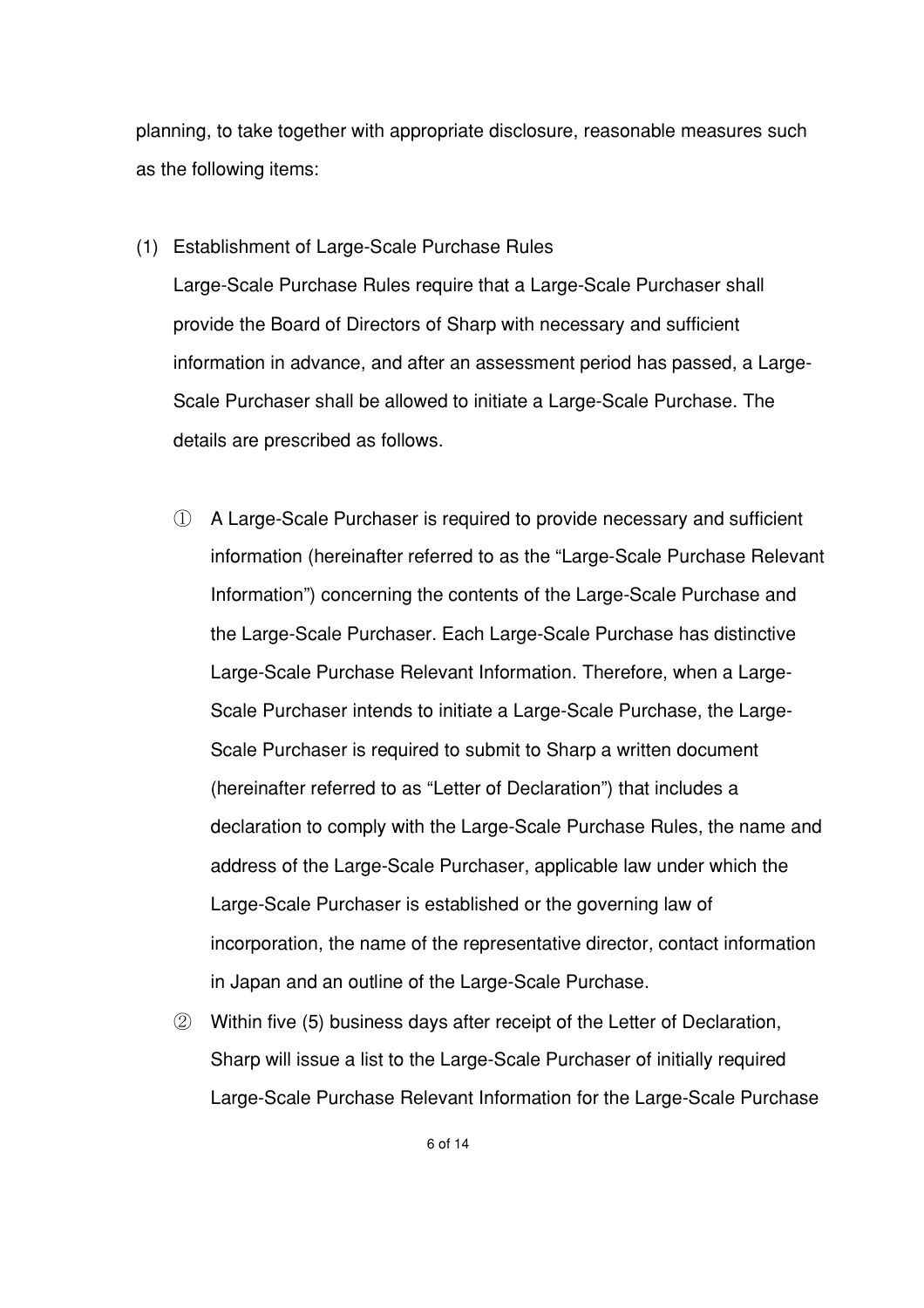and will require the Large-Scale Purchaser to immediately provide such information described in that list. (Large-Scale Purchase Relevant Information includes, but is not limited to the criteria described below.) If the information initially provided by the Large-Scale Purchaser is deemed to be insufficient, Sharp may require the Large-Scale Purchaser to provide additional information until Sharp determines the provided information is sufficient.

- (a) An outline of the Large-Scale Purchaser and its group (including name, capital structure, subject matter of its business, financial condition, history of past acquisitions or Large-Scale Purchases, experience in some kind of business as Sharp's business);
- (b) The purposes, methods and conditions of the purchase (including the purchase price, currency, basis for determination of the purchase price, the source of funds for the purchase, duration of the purchase, structure of the transaction);
- (c) An outline of the supplier of the funds (including name and capital structure);
- (d) Management policies the Large-Scale Purchaser intends to adopt after the completion of the Large-Scale Purchase, details of medium and long-term plans for each business, equity policy, financial policy, dividend policy;
- (e) Policies for putting to use the patents, brands, etc. to continuously increase corporate value and benefits for all shareholders', and the basis of the policies;
- (f) Policies on whether to change or not to change the treatment of stakeholders (customers, clients, employees, local community and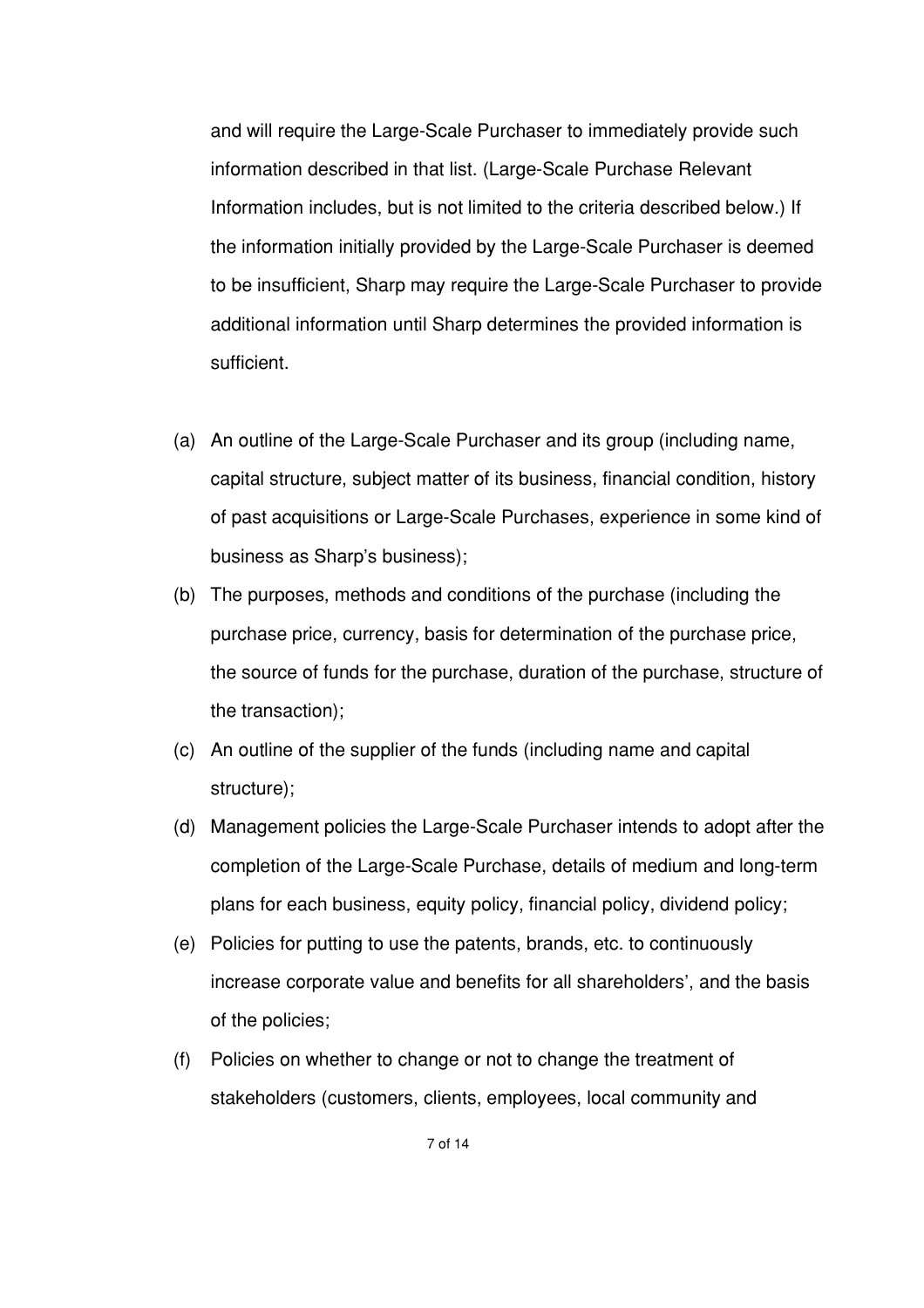others), that would be implemented after the completion of the Large-Scale Purchase, and the policies' contents.

If a Large-Scale Purchase is conducted, and disclosure is considered necessary for shareholders to make decisions, at a time the Board of Directors of Sharp deems appropriate, the Board of Directors will disclose the facts of such Large-Scale Purchase and all or part of the Large-Scale Purchase Relevant Information provided to the Board of Directors of Sharp.

- After the requirement of the Large-Scale Purchase Relevant Information has been totally satisfied, the Board of Directors of Sharp will have sixty (60) business days, if the counter value will be paid only in Japanese Yen, or ninety (90) business days, if the counter value will be paid in other than Japanese Yen, as a period to assess the purchase (hereinafter referred to as "Assessment Period") during which the Board of Directors will assess, investigate, examine, negotiate, form an opinion and seek any alternatives. Therefore, the Large-Scale Purchase will be allowed to commence only after the Assessment Period has passed.
- (2) Investigation of Large-Scale Purchase and Process of Decision During the Assessment Period, the Board of Directors of Sharp will accurately assess and investigate the provided Large-Scale Purchase Relevant Information to deliberate on its opinion, observing timely disclosure of information, while seeking advice from outside experts including attorneys, financial advisors and certified public accountants. The Board of Directors of Sharp will negotiate with a Large-Scale Purchaser in order to improve the terms of a proposed Large-Scale Purchase if necessary.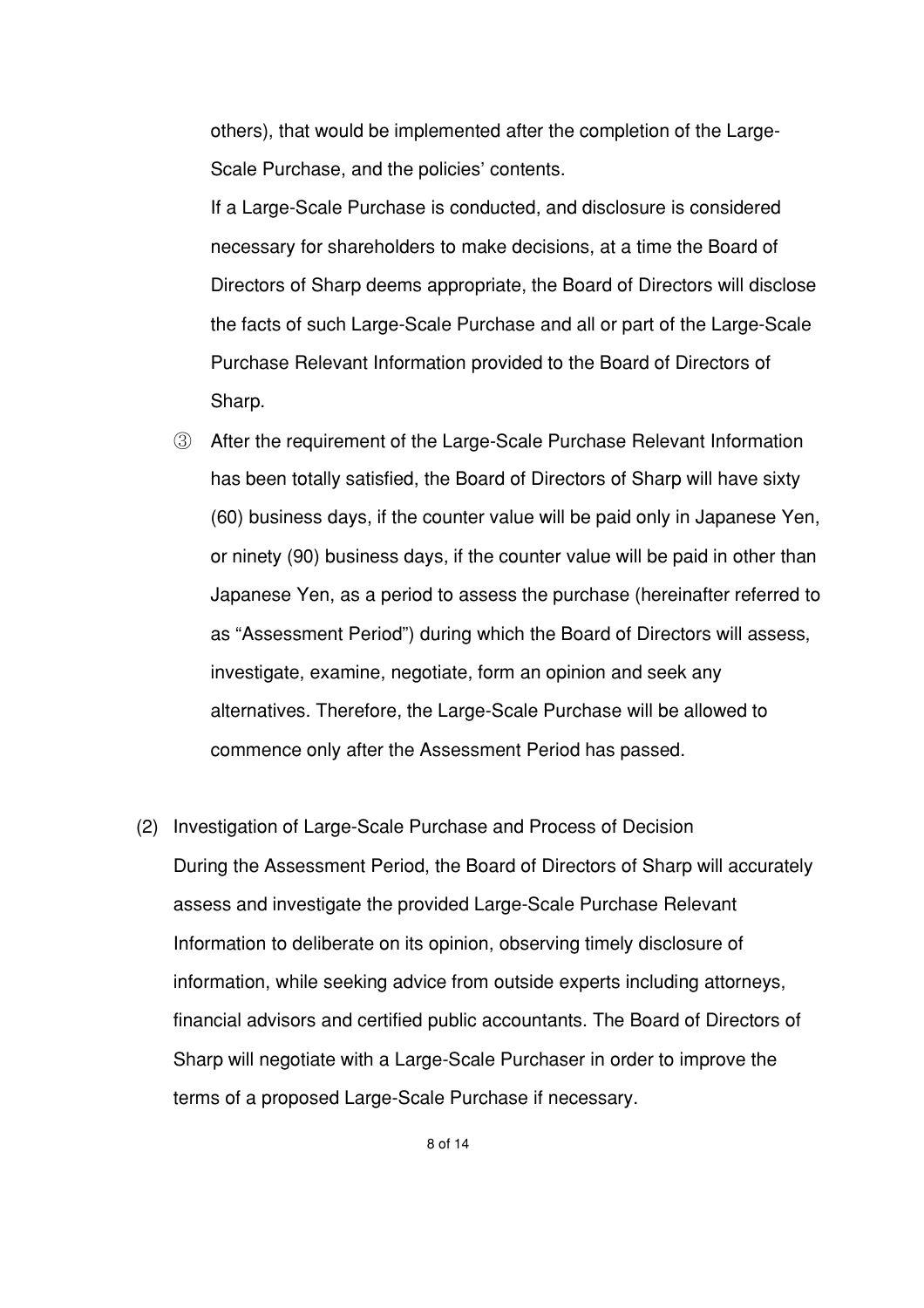Even if a Large-Scale Purchaser complies with the Large-Scale Purchase Rules, the following factors shall be regarded as harmful to the corporate value and benefits for all shareholders.

- There is no intention to participate in the Sharp Group's management, and there is an intention to inflate Sharp's share price and resell the shares to Sharp or its affiliates at an inflated price.
- There is an intention to transfer intellectual property rights, know-how, trade secrets, main clients or customers which are indispensable to the Sharp Group's business to a Large-Scale Purchaser or its group by temporarily commandeering the Sharp Group's management.
- There is an intention to misappropriate the Sharp Group's assets as collateral or funds for loans for a Large-Scale Purchaser or its group.
- There is an intention to dispose of the Sharp Group's assets by temporarily commandeering their management, to obtain a temporarily high dividend or to sell the shares at a high price due to payment of a temporarily high dividend.

Before investigation of the Large-Scale Purchase or countermeasures are taken by the Board of Directors of Sharp, the special committee, which consists of experienced outsiders and all outside auditors, shall deliberate on and recommend to the Board of Directors of Sharp whether sanctioning the Large-Scale Purchase is advisable or if countermeasures should be taken. The Board of Directors of Sharp shall fully consider this recommendation and make a final decision concerning countermeasures prescribed in (3) below. After countermeasures are taken, if a Large-Scale Purchaser provides Sharp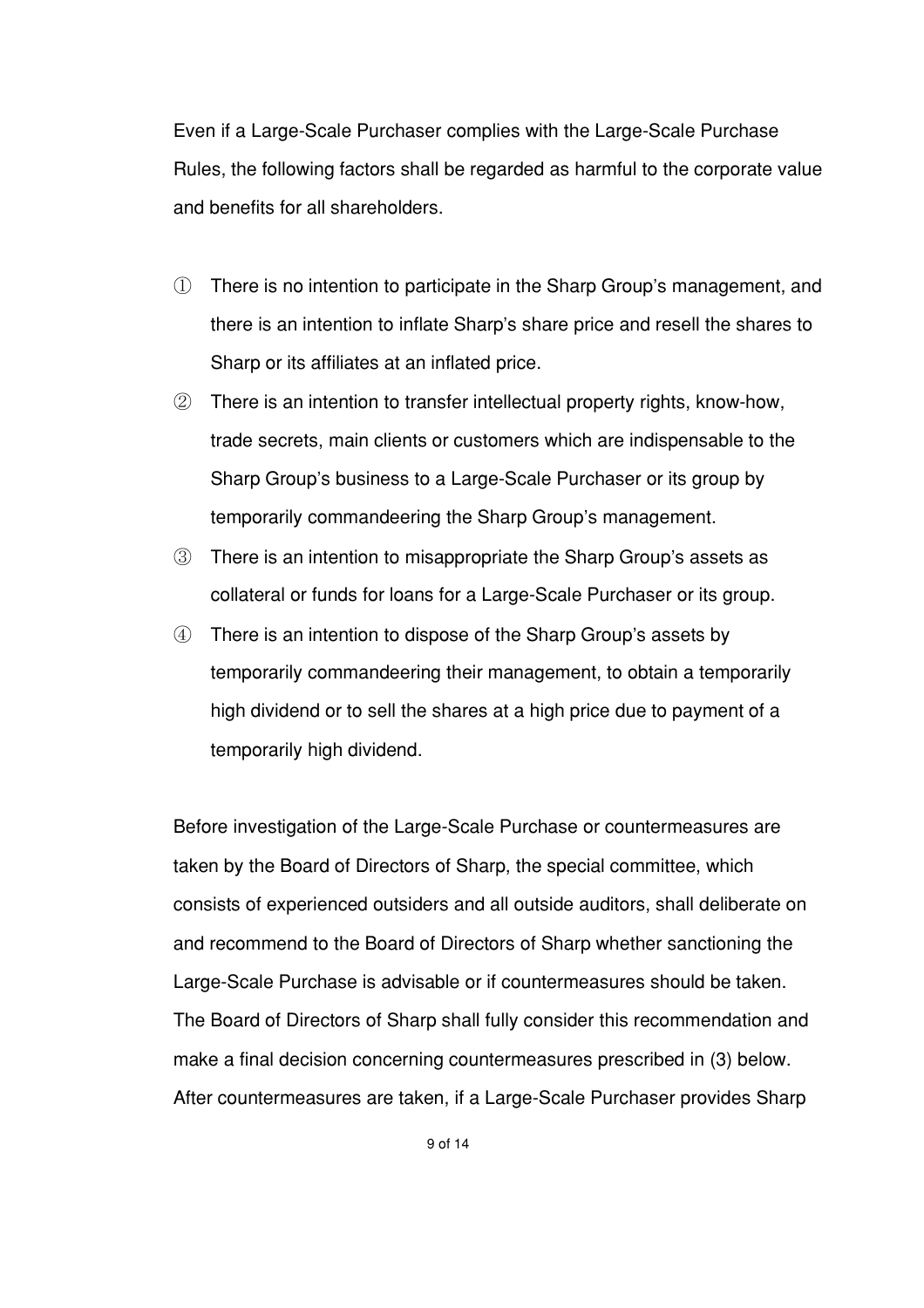with necessary and sufficient information, and the special committee recommends and the Board of Directors of Sharp decides that the Large-Scale Purchase does not harm the corporate value and benefits for all shareholders, the Board of Directors of Sharp may cease such countermeasures.

(3) Countermeasures based on this Plan

- In case a Large-Scale Purchaser complies with the Large-Scale Purchase Rules, and the Large-Scale Purchase is deemed not to harm the corporate value and the benefits for all shareholders: The Board of Directors of Sharp will not take any countermeasures.
- 2 In case a Large-Scale Purchaser does not comply with the Large-Scale Purchase Rules:

If a Large-Scale Purchaser does not comply with the Large-Scale Purchase Rules and suddenly initiates the Large-Scale Purchase, or deviates from the Large-Scale Purchase Rules, the Board of Directors of Sharp may take countermeasures, such as a share split, or the issuance of stock acquisition rights permitted by law, regulations or by-laws in effect at the time, to protect the corporate value and benefits for all shareholders. The Board of Directors of Sharp shall, at its discretion, choose at the time the most reasonable and appropriate countermeasures.

 In case a Large-Scale Purchaser complies with the Large-Scale Purchase Rules, but the Large-Scale Purchase nevertheless harms the corporate value and benefits for all shareholders: The Board of Directors of Sharp may take countermeasures, such as a share split, or issuance of stock acquisition rights, as permitted by law,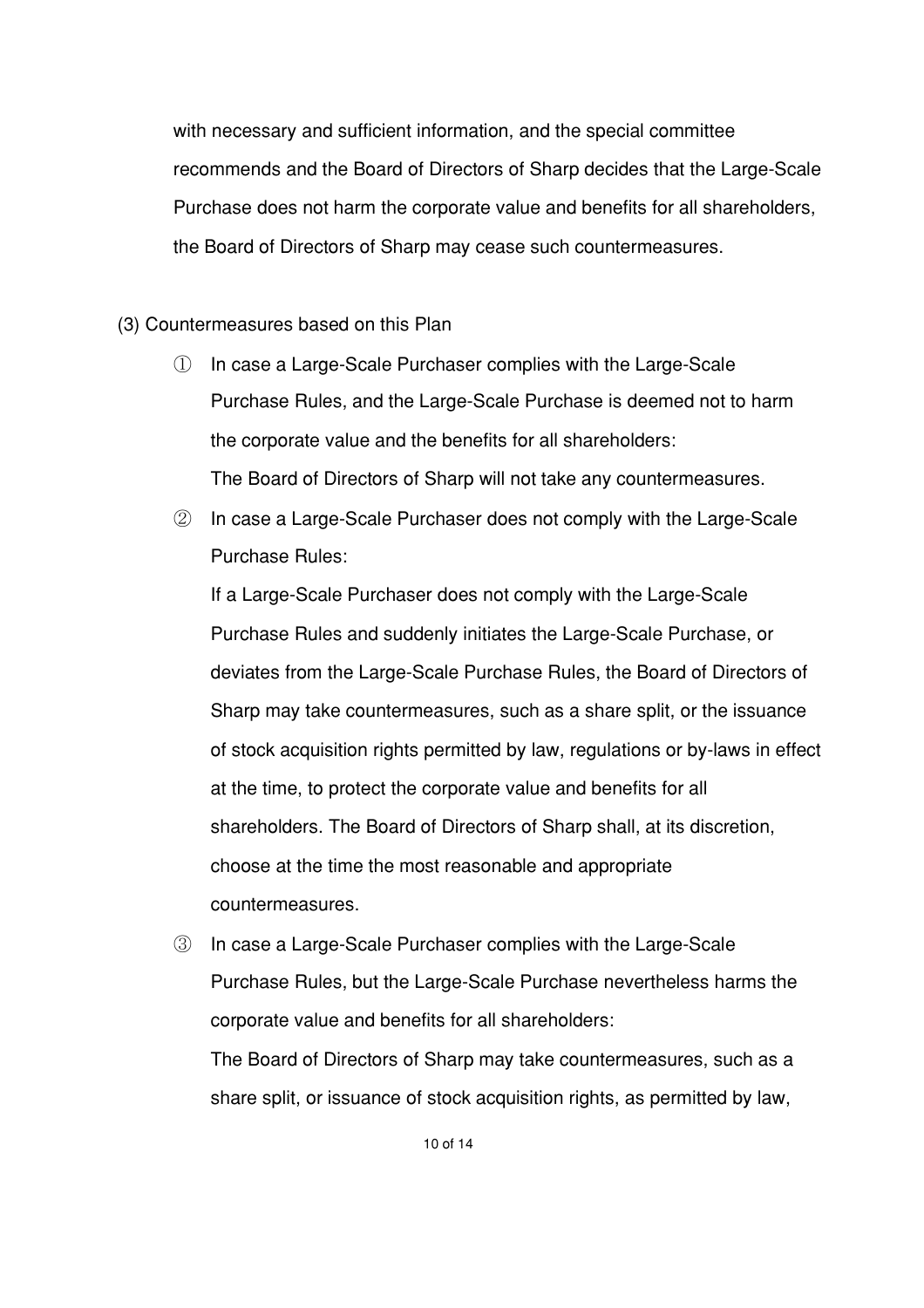regulations or by-laws in effect at the time, to protect the corporate value and benefits of all shareholders. The Board of Directors of Sharp shall, at its discretion, choose at the time the most reasonable and appropriate countermeasures.

- 4. Influence on Shareholders and Investors, etc.
	- (1) Influence on shareholders and investors at the time of introduction of this Plan: The Board of Directors of Sharp is not splitting shares or issuing stock acquisition rights at the time of the introduction of this Plan. The introduction of this Plan has no direct influence on the rights and benefits of shareholders and investors.
	- (2) Influence on shareholders and investors at the time of taking countermeasures:

The Board of Directors of Sharp will provide timely disclosure of information at the time of taking countermeasures against a Large-Scale Purchaser, and will adequately consider the benefits of shareholders and investors other than the Large-Scale Purchaser.

(3) Necessary procedure for shareholders to be followed when countermeasures are taken:

Shareholders shall be registered as owners by the base day determined in a public notification. And,

- There is no procedure necessary for the shareholders to follow when a share split is declared.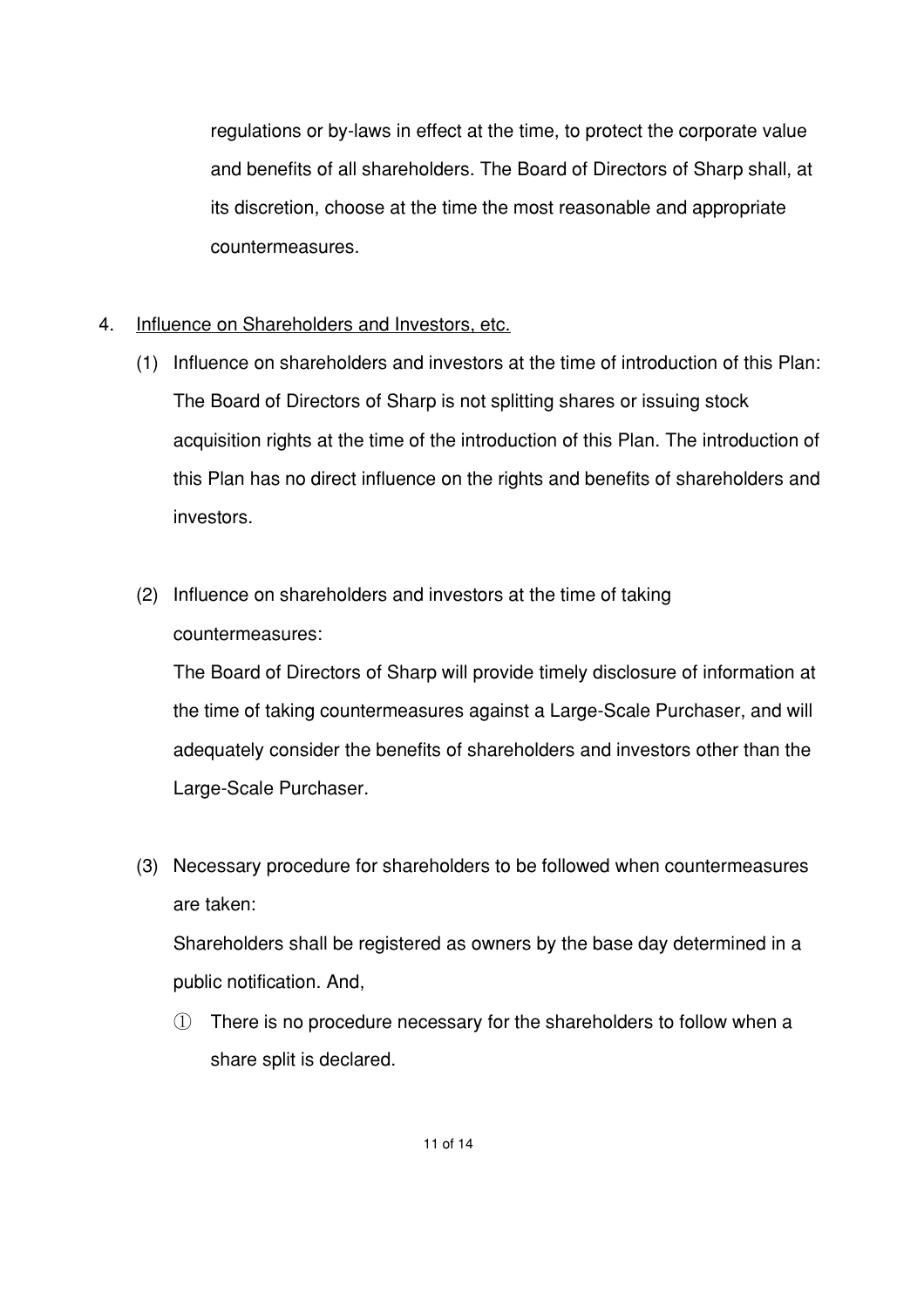Shareholders must subscribe and complete the necessary procedure (payment of the issue or exercise price, etc.) when stock acquisition rights are allotted to shareholders. Sharp will notify the shareholders of the steps of such procedure in accordance with relevant law and regulations.

## 5. Process of Introducing this Plan

The introduction of this Plan has been approved unanimously at the Board of Directors meeting held on April 26, 2006. All four (4) auditors including three (3) outside auditors expressed their opinion that the introduction of this Plan is adequate.

## 6. Review of this Plan

The term of office of Sharp's Directors is one (1) year and the Directors are appointed at the Ordinary General Meeting of Shareholders held annually in June. Therefore, the term of office of the current Directors shall expire at the conclusion of the Ordinary General Meeting of Shareholders held in June 2006. At the Board of Directors Meeting held after the conclusion of the Ordinary General Meeting of Shareholders in June of this year, the Board of Directors of Sharp will investigate whether this Plan should remain in effect, and immediately disclose the result of the investigation.

If need be, the Board of Directors of Sharp will revise this Plan in accordance with revised laws or revised stock exchange regulations concerning anti-takeover plans.

## 7. Others

The Board of Directors recognizes no Large-Scale Purchase at present.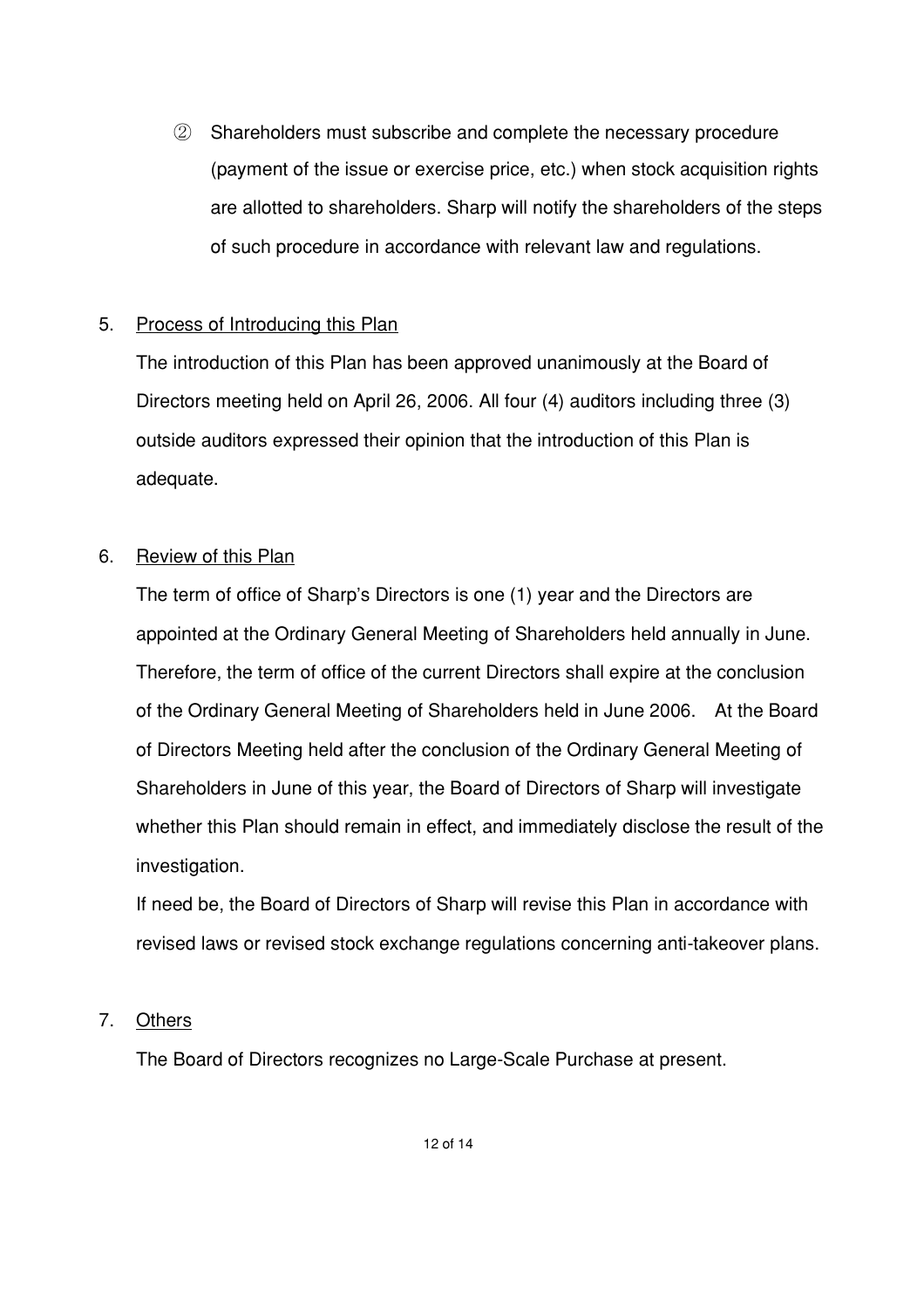

EXIBIT 1: Plan regarding Large-Scale Purchases of Sharp Corporation Shares